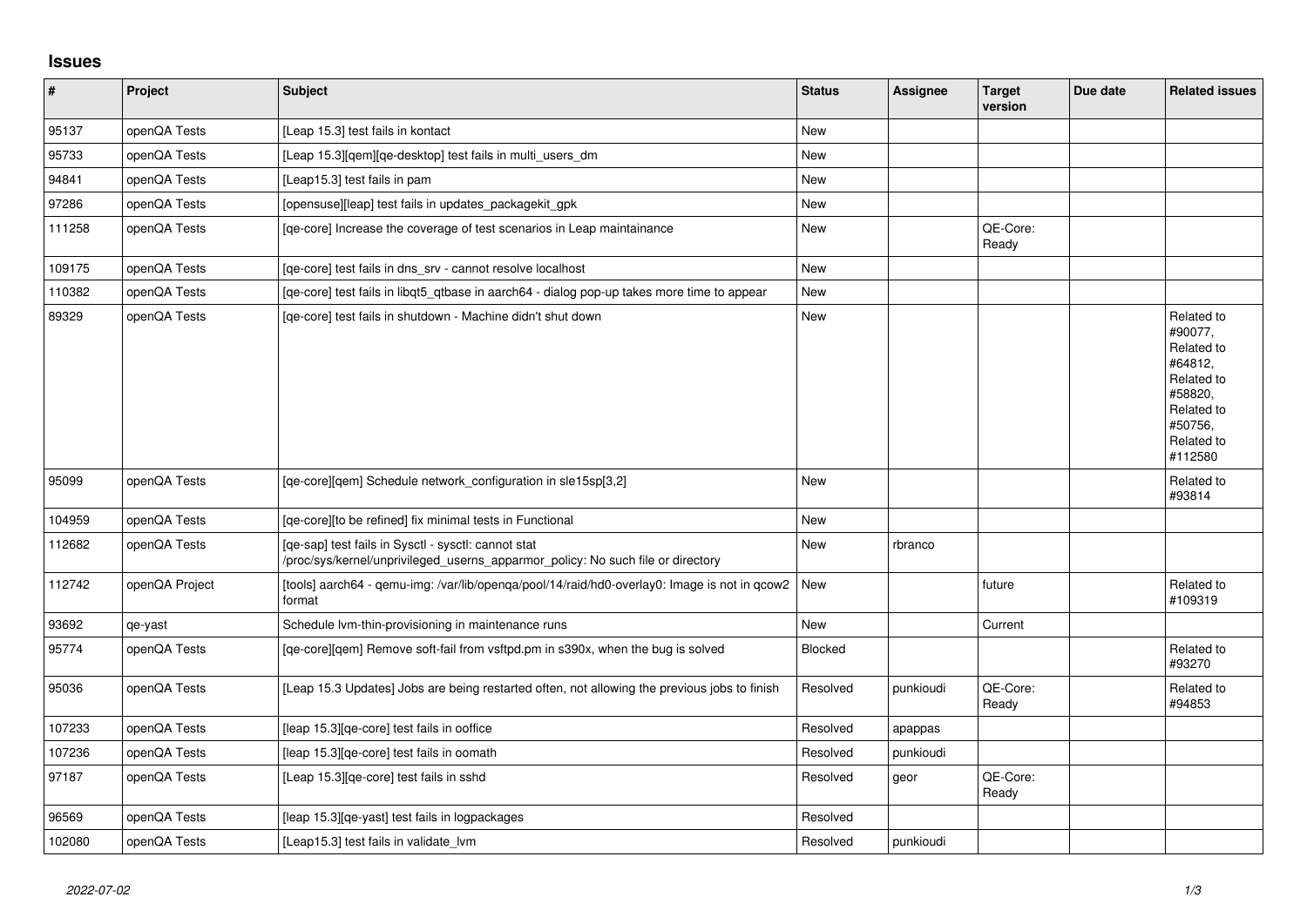| #      | Project      | Subject                                                                                                 | <b>Status</b> | <b>Assignee</b> | <b>Target</b><br>version | Due date   | <b>Related issues</b> |
|--------|--------------|---------------------------------------------------------------------------------------------------------|---------------|-----------------|--------------------------|------------|-----------------------|
| 94859  | openQA Tests | [Leap15.3] test fails in zypper_ar                                                                      | Resolved      | punkioudi       | QE-Core:<br>Ready        |            |                       |
| 101587 | openQA Tests | [Leap15.3][qe-core] - test fails in grub_test                                                           | Resolved      | punkioudi       |                          |            |                       |
| 101596 | openQA Tests | [Leap15.3][qe-core] test fails in ghostscript                                                           | Resolved      | punkioudi       |                          |            |                       |
| 95530  | openQA Tests | [Leap15.3][qem][opensuse][kde] test fails sporadically in dolphin                                       | Resolved      | favogt          |                          |            |                       |
| 94810  | openQA Tests | [Leap15.3][qem][qe-core] test fails in qam_zypper_patch                                                 | Resolved      | punkioudi       | QE-Core:<br>Ready        |            |                       |
| 68447  | openQA Tests | [qam][maint][docker][podman][sprint]test fails in podman                                                | Resolved      | punkioudi       |                          |            |                       |
| 68899  | openQA Tests | [qam][maint][tomcat]test fails in tomcat                                                                | Resolved      | punkioudi       |                          |            |                       |
| 68660  | openQA Tests | [qam][maint][yast2]test fails in yast2_storage_ng, yast2_keyboard, yast2_instserver                     | Resolved      | punkioudi       |                          |            |                       |
| 109563 | openQA Tests | [qe-core] Remove obsolete/irrelevant bugzilla issue                                                     | Resolved      | punkioudi       | QE-Core:<br>Ready        | 2022-04-07 | Follows<br>#108695    |
| 109178 | openQA Tests | [qe-core] test fails in dns_srv - cannot resolve localhost                                              | Resolved      | punkioudi       |                          |            |                       |
| 112997 | openQA Tests | [qe-core] test fails in groupwise - groupwise core dumps                                                | Resolved      | mloviska        | QE-Core:<br>Ready        |            |                       |
| 112739 | openQA Tests | [qe-core] test fails in multipath - activation of multipath is expected                                 | Resolved      | mloviska        | QE-Core:<br>Ready        |            |                       |
| 110656 | openQA Tests | [qe-core] test fails in orphaned_packages_check - missing libpeas-loader-python                         | Resolved      | mloviska        | QE-Core:<br>Ready        |            | Related to<br>#111144 |
| 112169 | openQA Tests | [qe-core] test fails in zdup - ls: cannot access /dev/disk/by-label                                     | Resolved      | mloviska        | QE-Core:<br>Ready        |            | Related to<br>#108692 |
| 108076 | openQA Tests | [qe-core][15-sp4] test fails in libqt5_qtbase - Development tools module is not enabled                 | Resolved      | akumar          | QE-Core:<br>Ready        |            |                       |
| 96716  | openQA Tests | [qe-core][CI] Add CI check for module header not being updated                                          | Resolved      | punkioudi       | QE-Core:<br>Ready        |            |                       |
| 88139  | openQA Tests | [qe-core][functional] schedule ovs-server and ovs-client in the functional space                        | Resolved      | dheidler        |                          |            |                       |
| 87766  | openQA Tests | [qe-core][functional] test fails in java                                                                | Resolved      | punkioudi       |                          |            | Related to<br>#73240  |
| 87739  | openQA Tests | [qe-core][functional]test fails in zypper_ar                                                            | Resolved      | punkioudi       |                          |            |                       |
| 108275 | openQA Tests | [qe-core][leap] test fails in test_results - new functionality of quitting the pop-up guiding<br>window | Resolved      | punkioudi       |                          |            |                       |
| 102098 | openQA Tests | [qe-core][Leap15.3] test fails in mariadb_srv                                                           | Resolved      |                 |                          |            |                       |
| 102104 | openQA Tests | [qe-core][Leap15.3] test fails in orphaned_packages_check                                               | Resolved      |                 |                          |            |                       |
| 93264  | openQA Tests | [qe-core][qem] Add journald_fss, openvswitch_ssl, vsftpd tests to QEM                                   | Resolved      | punkioudi       | QE-Core:<br>Ready        |            |                       |
| 93814  | openQA Tests | [qe-core][qem] Schedule network_hostname in maintenance runs                                            | Resolved      | punkioudi       | QE-Core:<br>Ready        |            | Related to<br>#95099  |